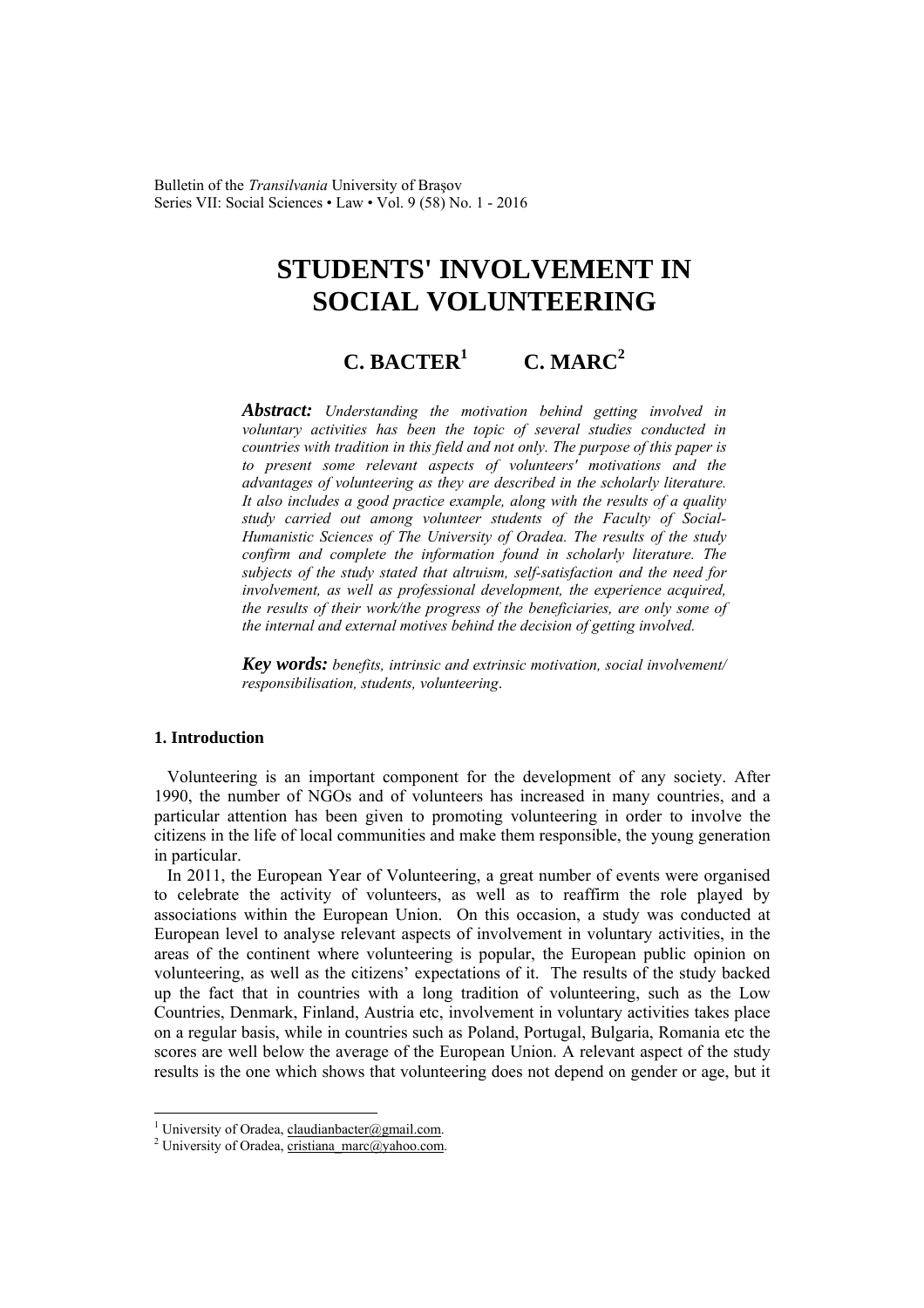should be mentioned that it is more popular among educated people. Regarding the main field of interest, solidarity and humanitarian aid were placed on top. If we look at the benefits, according to the respondents, volunteering contributes to the personal development of volunteers, it facilitates the acquisition of knowledge and skills needed for professional inclusion, while also giving the opportunity to develop civic participation (TNS Opinion and Social, 2011).

The results of a study conducted in Romania in 2013 by the Centre of Marketing and Social Forecasting, at the request of React Association, showed that the highest percentage of the subjects included in the study who declared that they took part in voluntary activities was that of students – 29%. The same study also showed that the fields volunteers are most interested in are social services, those concerning the environment and education, while the desire to help others (40%) is one of the most important reasons behind their decision to get involved (CMPS, 2013).

As it can be seen from those presented above, in our country, even though we are among the countries that are placed below the average of the European Union regarding the involvement in voluntary activities, there are concerns in this respect, and changes can be brought about by the young generation. Having regard to the past of our country and to the fact that only after 1989 were the first true steps taken in this respect, it is of utmost importance to raise awareness about the importance of volunteering for local communities, about the benefits of volunteering, both for the volunteers themselves and and for the communities, as well as about the potential of volunteering for increasing social responsibility.

On the basis of these ideas, this paper presents some aspects of volunteers' motivations and the advantages of volunteering as they are described in the scholarly literature. The practical part of the paper deals with an example of good practice and it also includes a qualitative study carried out among volunteer students of the Faculty of Social-Humanistic Sciences of The University of Oradea. The questions which have provided the basis for the study were: What makes the students to become volunteers? and What are, in their opinions, the advantages obtained as a result of involvement?

# **2. The Motivations behind the Decision to Become Volunteers and the Benefits of Volunteering**

Volunteering is considered a noble activity, carried out of one's own free will, without constraints and without getting any payment. Volunteering is defined as being **"**regular unpaid work which benefits other people outside the immediate family or social circle" (Haefliger & Hug, 2009, p. 3).

The number of studies on volunteering has increased in recent years, and what can be seen in the scholarly literature is that several theoretical models have been proposed in an attempt to explain how this phenomenon has developed.

Volunteering is seen "as an important manifestation of human help". In their study *Understanding and Assessing the Motivations of Volunteers: A Functional Approach*, Clary et. al highlight three relevant aspects, namely: volunteers often seek out opportunities to help others; they deliberate about whether to volunteer, their involvement and the degree to which certain activities fit with their personal needs; and they may make a commitment which may extend over long periods of time and which may involve costs of time, energy and opportunity (Clary et al., 1998, p. 1516).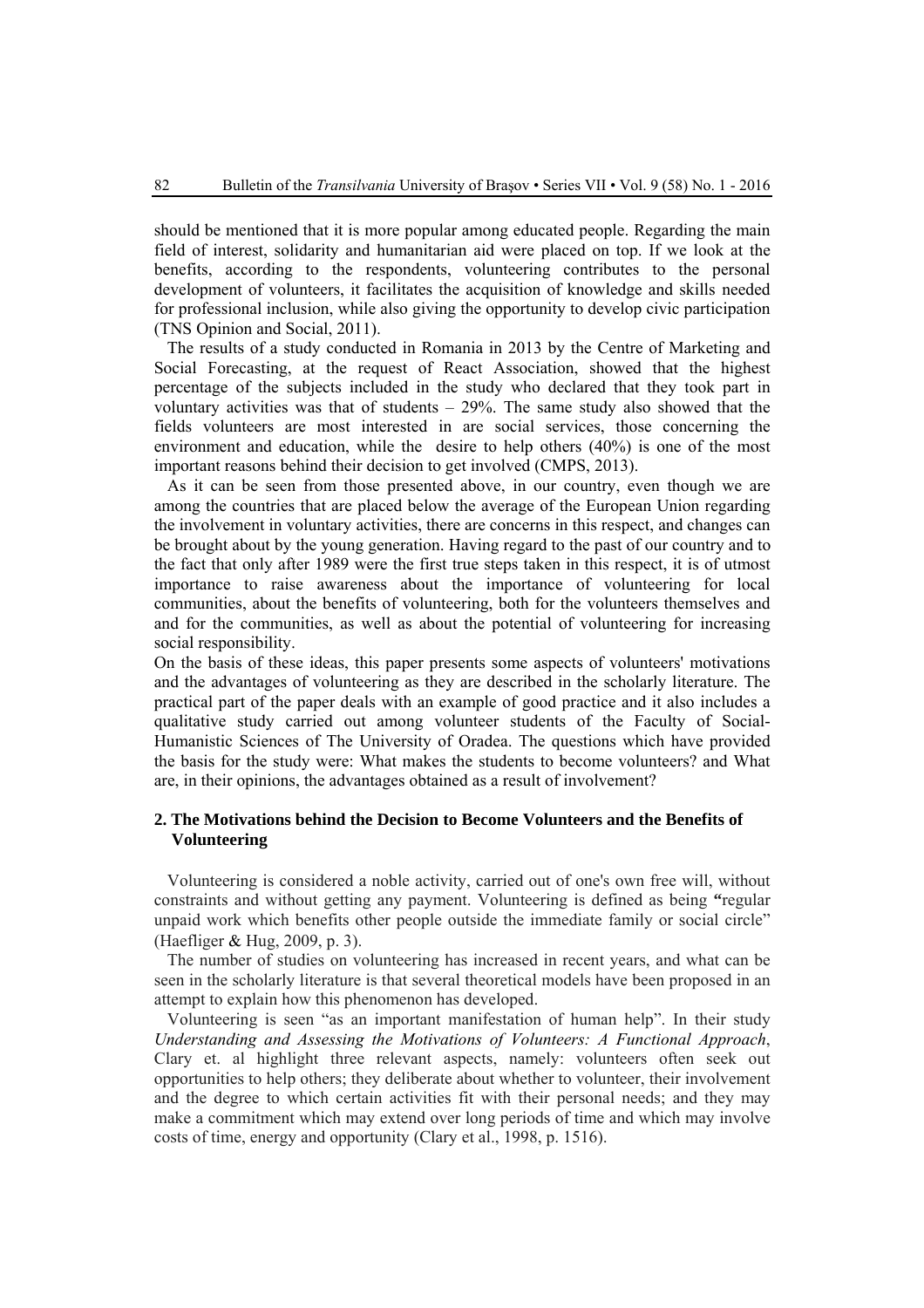Given these aspects, the following questions arise: What makes people to become volunteers, what makes them want to help?

The first models of the motivations behind voluntary involvement refer to intrinsic and extrinsic motives of our decisions. If we look at extrinsic motives, social norms may determine the decision of involvement to be taken. Regarding the intrinsic motives which determines people to get involved in voluntary activities, the following have been identified: the values that guide individuals, interests and the enjoyment activities bring about. In addition to its important role in fostering the development of civil society, of democracy and to being an evidence of people's kindness and commitment, volunteering has positive effects on volunteers themselves. Research results indicate a positive association between volunteering and the volunteers' health and well-being (Miljkovic, Rijavec & Jurcec, 2013).

One of the theories used in the study of motivation is the *self-determination theory,*  which approaches human motivation and personality by using traditional empirical methods. In order to explain motivation and the state of well-being, the theory refers to basic psychological needs, and identifies three such needs: competence, relatedness and autonomy, which are essential for promoting optimal operation, for growth and integration, as well as for social development and personal well-being (Ryan and Deci, 2000).

According to Petru Ştefăroi, volunteers in social work are characterised by traits such as altruism, sensitivity to the needs and suffering of people facing difficulties, desire for personal development, flexibility, creativity, tolerance and "even if there are very few cases of people involved in voluntary activities who might not have any personal goal behind the status of being a volunteer, their conduct should, nevertheless, serve mainly the true humanitarian goals of the organisation they work for" (Ştefăroi, 2013, p. 143).

A study which included 400 students from "Babeş-Bolyai" University and the Technical University of Cluj-Napoca showed that the students' entering the labour market is determined by economic, social and/or *idealistic* factors, the latter ones being intrinsic factors, "idealistic wishes", which characterise volunteers who want to do good in the world or to be useful to society (Tobias, 2014, p. 10).

The results of a comparative study carried out in five countries – Australia, Canada, New Zealand, Great Britain and the United States – shows that students do recognise a mix of motivations and benefits brought about by volunteering, but instrumental and career motivations, such as job/career experience, provides references for employment or college, leadership skills etc, are not statistically different from altruistic/value-driven motives, such as self-satisfaction, opportunity to learn new things, build trust among people in society, and social/ego-defensive factors (Cnann et al., 2010).

Another study, conducted in Great Britain, which had students as subjects and which focused on the motivations and experiences of volunteers, showed that students are motivated to take part in voluntary activities by labour market inclusion, and those students who are motivated by employment criteria are much more likely to seek for structured activities, in an organised environment. The subjects of the study also identified the way voluntary activity could be associated with building self-confidence, by interaction with others, but also by having to cope with new situations (Holdsworth, 2010).

A study conducted in Lithuania shows that volunteering as a form of non-formal selfdevelopment creates benefits not only for society, but for the volunteers as well, which in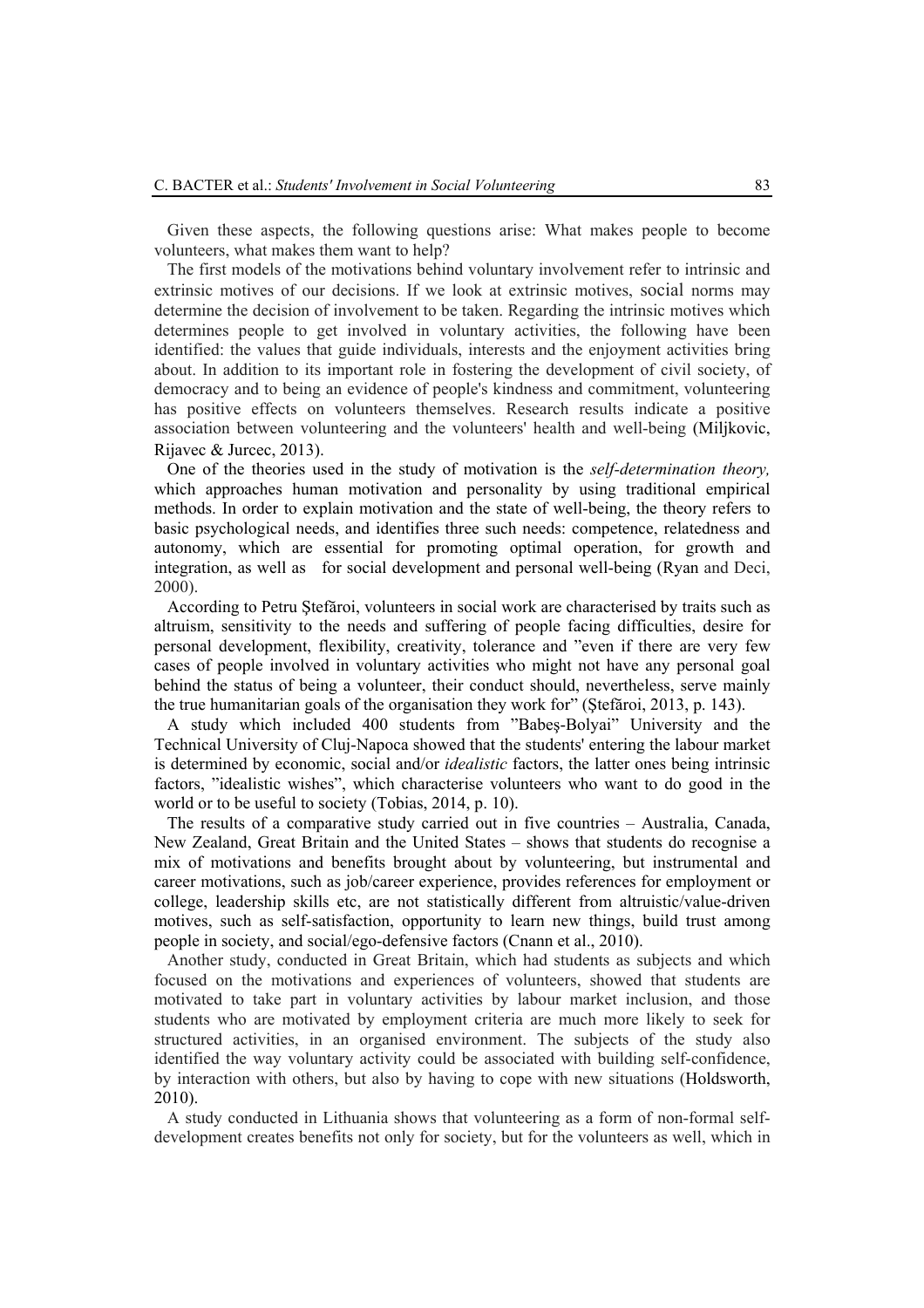the case of students are: development of professional skills, personal and social development, acquisition of new knowledge and competences which help the integration into the labour market (Repeckiene, Kvedaraite, Zvireliene, & Glinskiene, 2014).

A study carried out in Romania, with subjects students from the "Alexandru Ioan Cuza" University from Iaşi, and which had as one of its objectives assessing the variables that can explain the motivation for volunteering, shows that the highest percentage of the respondents involved in voluntary activities claim that they get involved in such kinds of activities in order to gain experience, followed by the desire to help (Netedu & Blaj, 2012).

As it can be seen, taking part in voluntary activities not only brings personal benefits for volunteers, such as professional development, social development and personal wellbeing, acquisition of new knowledge and competences needed for integration into the labour market, but also fosters the development of civil society at large.

#### **3. An Example of Good Practice**

In 2013, a group of students from the Social Work Department of the Faculty of Social-Humanistic Sciences of the University of Oradea, with the help of a teacher, founded the CHARIS Association. The young people who had the idea of establishing this association wanted to get involved in the life of the local community and contribute to solving the problems faced by disadvantaged groups. During their studies, practical placement and volunteering programmes the students identified the needs of several vulnerable groups, and through their association they prepared and implemented projects to address them. The first groups which benefited from support were those of children and youth living in placement at Placement Centre No. 2 Oradea. The projects focused primarily on personal development, on developing independent living skills, on discovering abilities and involving the children in artistic activities, on organising leisure time activities.

Besides these interventions which benefited the identified target groups, a particular attention was given to promoting the idea of volunteering within the community.

Thus, in 2015, the idea of a project, called "Volunteering builds bridges for social cohesion", took shape. The project was funded by the Ministry of Youth and Sport, through the Bihor County Directorate for Sport and Youth. Besides raising awareness among pupils and students about the value and importance of volunteering in the life of the local community and learning about the social problems existing within the community, the project also aimed at responsibilising them for active involvement.

As a result of the project, the team of voluntary students who got involved in its implementation was completed with 10 students from 5 high-schools from Oradea, who expressed their wish to take part in the implementation of future projects of the association.

The fact that year by year new volunteers join the initial nucleus of 2013 shows the interest of young people in these types of activities. Changes can be achieved only with the support of people willing to get involved, even though the steps are small.

In order to identify the motives behind the students involvement and the benefits they gain from taking part in these kinds of activities, as they perceive them, we carried out a qualitative study, which is presented below.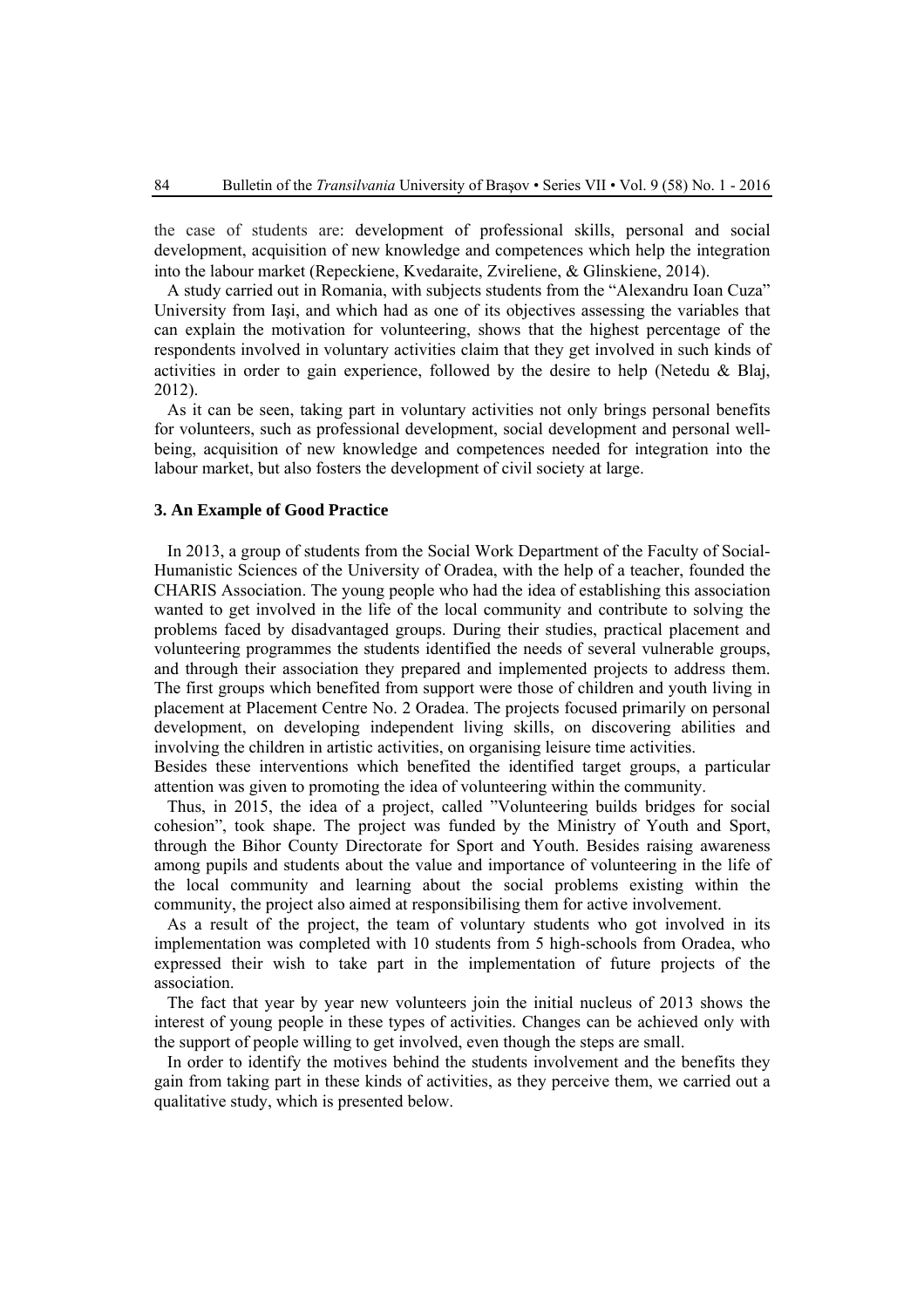#### **4. Methods**

#### **4.1. The Instrument**

The method used in this research was the interview, and the data were collected by semi-structured individual interviews. The data collecting instrument, the interview guide used, was structured around three topics: *Forms and areas of volunteering, The motivation for being a volunteer* and *What did your involvement in the project "Volunteering builds bridges for social cohesion" mean to you.*

#### **4.2. The Subjects**

The subjects of the study were 12 students who were involved in the implementation of the project "Volunteering builds bridges for social cohesion".

Regarding their gender, age and background, the subjects belong to the following categories: one is male, the other 11 are females; their ages are between 19 and 23 years; three of them come from the countryside, the others from urban areas.

The subjects are students in years I, II and III from Social Work (10) and Psychology (2).

Regarding how long they have been involved in voluntary activities, that varies between 5 months and 8 years.

## **5. Results**

In order to interpret the result, thematic analysis was used.

*Forms and areas of volunteering, positive aspects and difficulties.* The fields in which the subjects have been active as volunteers are the following: social, education, environment, art and healthcare. The host institutions listed by the students included secondary schools, high schools, faculties, associations and foundations active in the social and environment fields, state institutions from the social field (example: the Social Community Administration Oradea), the theatre. The categories of beneficiaries the students worked with are: disabled children and youth, children suffering from chronic diseases, children from disadvantaged backgrounds, older people, homeless people. The types of activities they were involved in as volunteers were diverse: campaigns to raise awareness among citizens about the problems faced by certain categories of the population, organising specific activities with various categories of beneficiaries – educational activities (tutoring) and recreational/leisure time activities with disabled children and youth (games), activities in hospitals (beneficiaries: children suffering from chronic diseases, older people), humanitarian activities (collecting food donations, distributing clothes, preparing and distributing hot meals), promoting theatre performances, environment protection activities etc.

 According to the subjects, the positive aspects of their involvement in these activities are: acquisition of knowledge, expansion of their social area, spiritual satisfaction, personal development, spending free time in a useful way, the agreements they signed as volunteers, developing teamwork skills, developing communication skills, understanding the needs of others, discovering their own abilities and interests, the contacts with experts and the chance to learn from them.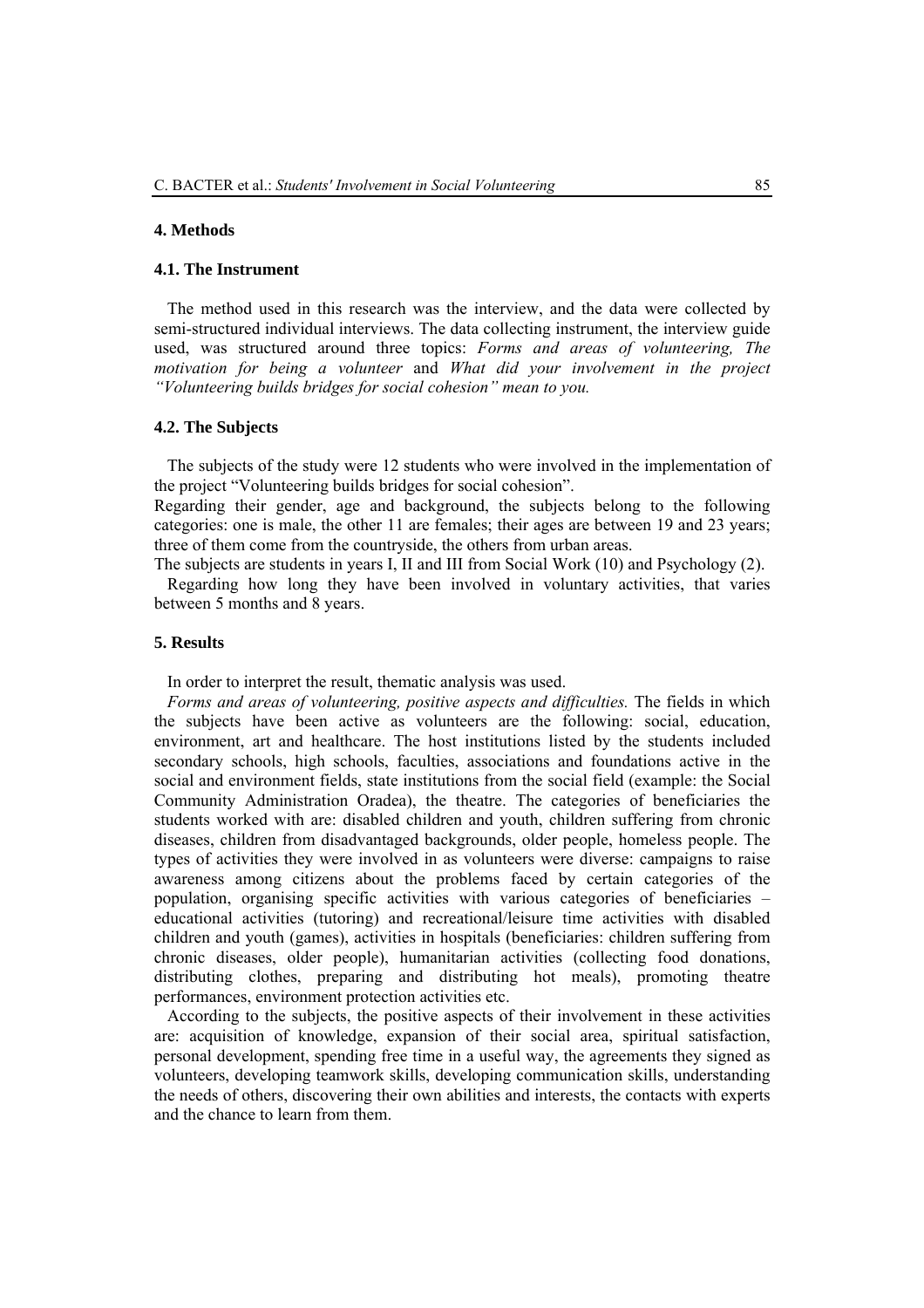Regarding the difficulties, the subjects mentioned the following ones: the attachment relationships that develop between volunteers and beneficiaries, which can be sometimes too strong and can lead to the beneficiaries' dependence on the volunteers, tiredness, situations that are hard to manage in the relationship with the beneficiaries, too much responsibility, lack of rigour in the way activities are organised within some host institutions, too much pressure on volunteers from their supervisors, some volunteers' lack of seriousness, failing to meet the deadlines of some projects.

*The motivation for being a volunteer and personal and social benefits.* Regarding the intrinsic motivation, the subjects of the study said that the main internal motives behind their involvement in voluntary activities are the following: *altruism*, *selfsatisfaction/spiritual satisfaction* and *the need for involvement*. They stated that *the pleasure of getting involved, of offering their abilities to others*, the fact that *by their help they can make the others smile* and *the pleasure to work with people, the fact that they play a part in the change of the community they live in*, are all important aspects when the decision of being a volunteer is made. In addition, *the desire for personal development*  and *channelling energies to help others* are also among the motives that make them to get actively involved.

The respondents also spoke about the importance of extrinsic motivation, of the external motivational factors. Professional development, the experience acquired, the fact that volunteering may be considered as work experience, the contracts they sign as volunteers, the possibility to meet people with similar interests, to build contacts with other volunteers, the results of their work/the progress of the beneficiaries, the feedback received from the beneficiaries of the programmes, the image of the volunteer within the community, the shortage of staff in many institutions, are only some of the aspects behind the decision of getting involved.

From the personal benefits of voluntary activities, the subjects mentioned the following ones: professional and personal development, work satisfaction, skills acquired, personal image, the relationships with the others.

As social benefits of volunteering, the students included in the study spoke about: the collaborative relationships between the volunteers and the experts of various institutions in the community and between various institutions, changes in mentalities, the beneficiaries' self-confidence/self-esteem increases as a result of the services provided by volunteers and experts, and due to that they become more aware of the problems they face and capable to solve them.

*The benefits of being involved in the project "Volunteering builds bridges for social cohesion".* To the question "What have you learnt from this experience?", the answers of the subjects revolved around the idea of team. They emphasized the importance of taking part in team building activities so that its members get to know each other better and also understand better the value each member can bring for success.

*"I learnt that a united team can be built in two days and that each member has outstanding qualities, which, along with those of the others, can make a whole*".

"*I have learnt from this experience that no matter how different we are, we can still work well together and that we should not get discouraged if things do not happen exactly as we wanted*".

On a personal level, this project helped the students *to open new horizons, to know new people, to make friends, to relate to others, to better define for themselves their own ideas on how they want to contribute to social development, to understand that any idea can be*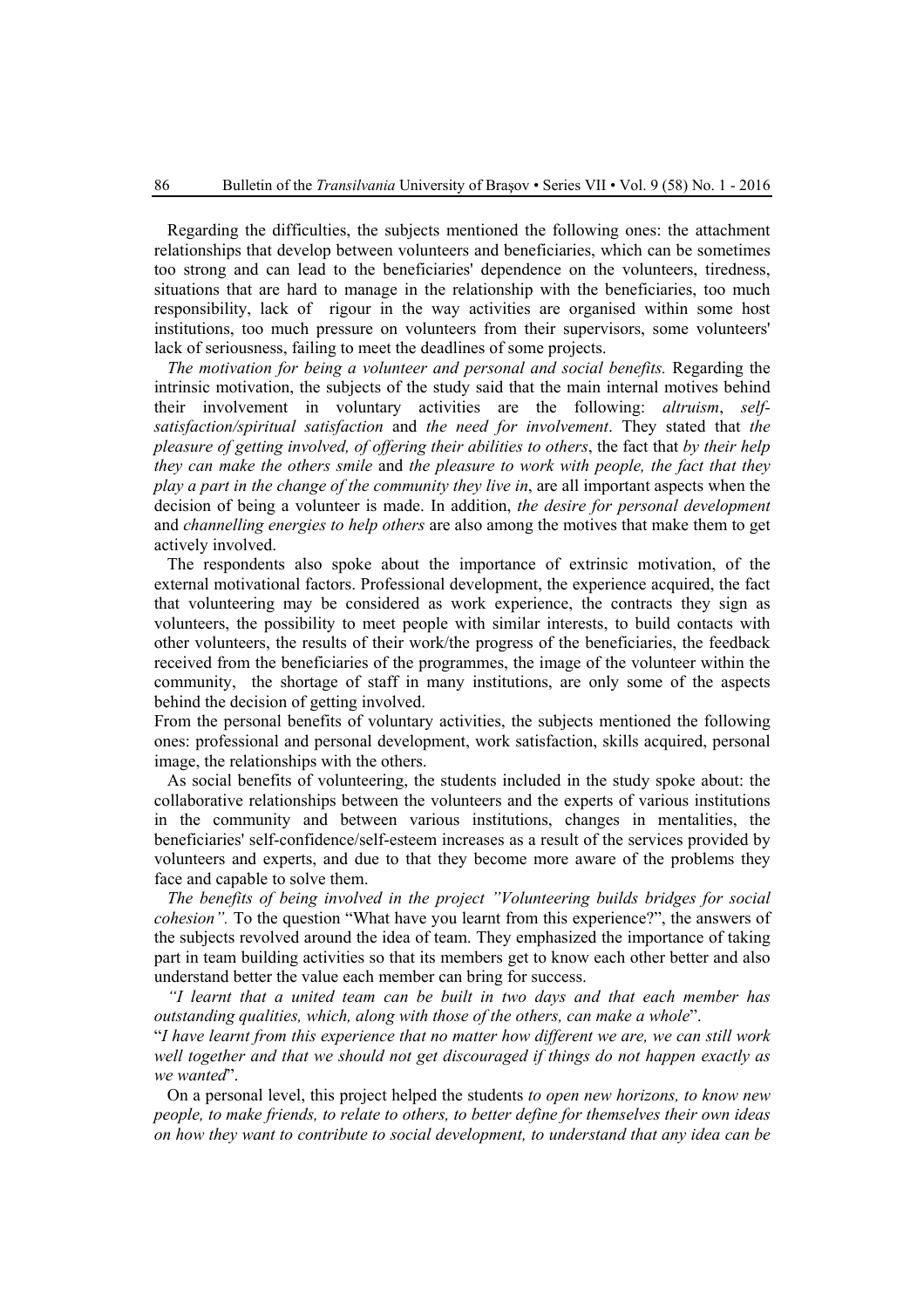*used, to better understand the concept of volunteering*. It was surprising to see that more subjects mentioned that they noticed the desire of youth to get involved and one of them even said *"I regained my trust in high school students*".

The question "How do you intend to put into practice what you have learnt within the project?", proved to be a challenge for the students. The answers referred to the involvement of the new team in the preparation and implementation of new projects, participation in future voluntary activities, but also to the promotion of volunteering in the local community.

#### **5. Conclusions**

The good practice example described above shows the students' interest in social volunteering, the importance of projects which offer young people, and not only, the opportunity to get involved, as well as an appropriate framework.

The results of the qualitative study confirm and complete the information found in the scholarly literature on the motivations of becoming a volunteer and the benefits of volunteering. The respondents perceive volunteering as a way of acquiring knowledge and self-knowledge, a way of learning by practical action, which develops a series of instrumental, communication and relational abilities and competences. The subjects' answers highlighted, on the one hand, the role of volunteering in acquiring the experience required on the labour market and for personal development and, on the other hand, they revealed the internal individual incentives that are behind the students' involvement in volunteering (self-satisfaction, spiritual satisfaction, the need/pleasure to help).

The benefits of volunteering are not only personal, but also social, as they foster the development of civil society at large. Consequently, the organisations "openness" to receiving volunteers, the promotion of volunteering and the receptivity of youth to such experiences are important for the development of volunteering in the social field.

#### **References**

- Clary, E.G., Snyder, M., Ridge, R.D., Copeland, J., Stukas, A.A., Haugen, G., & Miene, P. (1998). Understanding and Assessing the Motivations of Volunteers: A Functional Approach. In *Journal of Personality and Social Psychology*, vol. 74, No. 6, pp. 1516-1530.
- Cnaan, R. A., Smith, K. A., Holmes, K., Haski-Leventhal, D., Handy, F., & Brudney, J. L. (2010). *Motivations and Benefits of Student Volunteering: Comparing Regular, Occasional, and Non-Volunteers in Five Countries.* Available at: http://repository.upenn.edu/ spp\_papers/153. Accessed: 07-02-2016.
- Haefliger, U., & Hug, S. (2009). *Mean Well to Do Good? Volunteer Motivation Re-Examined*, Swiss National Science Foundation, Grant Nr. 10-117733/1. Available at: http://www.unige.ch/ses/spo/static/simonhug/mwtdg/mwtdg.pdf. Accessed: 06-02-2016.
- Holdsworth, C. (2010). Why Volunteer? Understanding Motivations for Student Volunteering. In *British Journal of Educational Studies*, 12, 58(4), p. 421-437.
- Miljkovic, D., Rijavec, M., & Jurcec, L. (2013). Who volunteers, why and with what consequences? Life aspirations, motives and outcomes of volunteering and well-being. In Cunningham, P. (ed.) *Identities and Citizenship Education: Controversy, crisis and challenges*. London: CiCe, pp. 226 – 238.